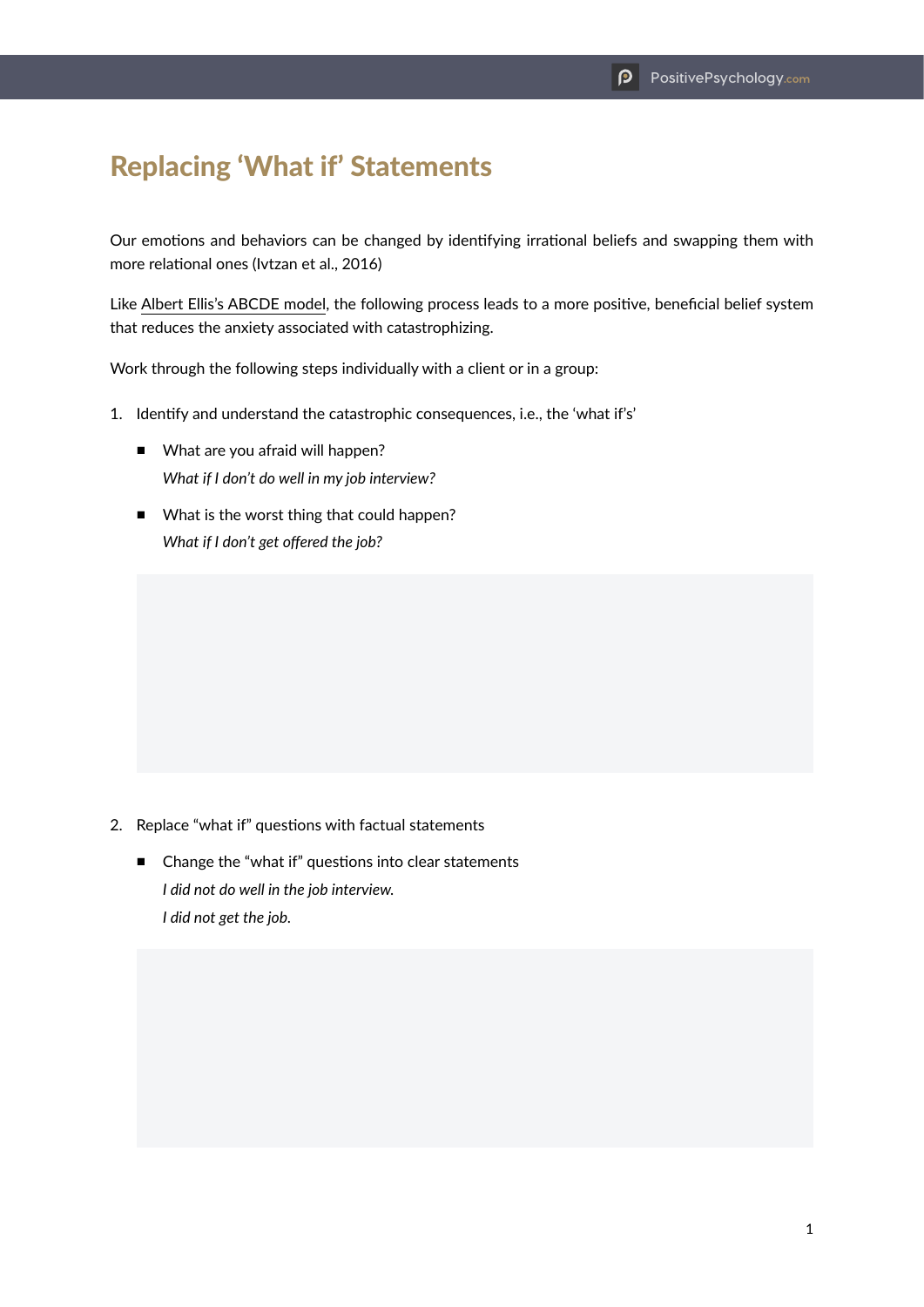3. Use a selection of the following questions to understand and challenge the truth or likelihood of each statement:

*Have you been in a similar situation before? What was the result? What was different, and what was the same? What are the best and worst outcomes, and what is most likely? Why am I so sure that it will go wrong? What evidence is there to confirm this statement, and what evidence is there to refute it? What would I tell a friend? Does this thought help me or hurt me? What would change if I replaced this thought with something more positive?*

- 4. What balanced thoughts reflect the evidence you discovered in step three:
	- Based on what you have learned in step three, how could you make each 'what if' question into an accurate statement?

*I am well prepared for the interview.*

*I have the experience and skills they have advertised.*

*I usually receive positive feedback from interviews.*